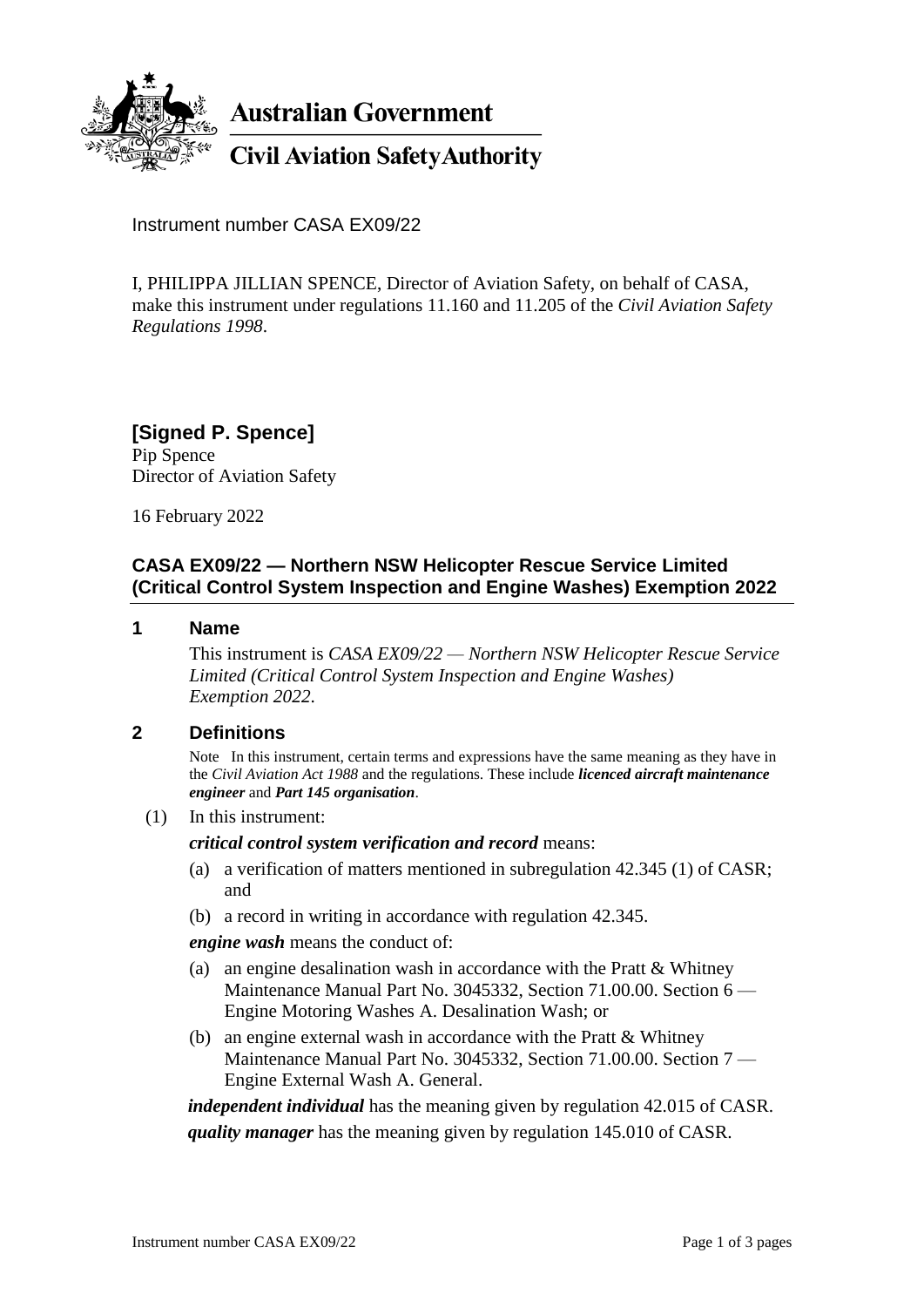*relevant aircraft* means an AW-139 type helicopter with a PT6C-67C engine, for which Northern NSW Helicopter Rescue Service Limited, ARN 086990 is the operator.

*LAME* means licenced aircraft maintenance engineer.

*relevant aircraft maintenance* means the conduct by an individual of a critical control system inspection, or performance and certification of an engine wash, of a relevant aircraft, on behalf of Northern NSW Helicopter Rescue Service Limited, in its capacity as the Part 145 organisation for the relevant aircraft.

*trained category B2 LAME* means the holder of a category B2 aircraft engineer licence who:

- (a) is employed by Northern NSW Helicopter Rescue Service Limited; and
- (b) has satisfactorily undergone training, in accordance with the Pratt & Whitney maintenance manual and the exposition of the Northern NSW Helicopter Rescue Service Limited Part 145 organisation, for carrying out duties and performing functions as required under the instrument; and
- (c) is approved by the quality manager of Northern NSW Helicopter Rescue Service Limited as a trained category B2 LAME.
- (2) A reference in this instrument to a provision of a manual or an exposition is a reference to that manual or exposition as it exists at the time this instrument commences.

*Note* See section 46AA of the *Acts Interpretation Act 1901*.

## **3 Application**

This instrument applies in relation to Northern NSW Helicopter Rescue Service Limited in its capacity as the Part 145 organisation for a relevant aircraft (the *relevant Part 145 organisation*).

### **4 Exemptions**

- (1) The relevant Part 145 organisation is exempt from compliance with:
	- (a) subregulation 42.340 (1) of CASR to the extent that it applies in relation to relevant aircraft maintenance; and
	- (b) regulation 145.070 of CASR to the extent that the regulation requires that the Part 145 organisation provide maintenance services in compliance with subparagraphs 145.A.30 (g) and (k) of the Part 145 MOS in relation to relevant aircraft maintenance.
- (2) A trained category B2 LAME is exempt from compliance with regulation 66.120 and subregulations 66.135 (1) and (2) of CASR, to the extent that those provisions apply in relation to relevant aircraft maintenance.
- (3) The exemptions mentioned in subsection (1) are subject to the conditions in section 5.
- (4) The exemptions mentioned in subsection (2) are subject to the conditions in section 6.

### **5 Conditions — relevant Part 145 organisation**

(1) The relevant Part 145 organisation must ensure that a critical control system verification and record is carried out, in relation to any relevant aircraft maintenance, by a trained category B2 LAME who did not perform maintenance